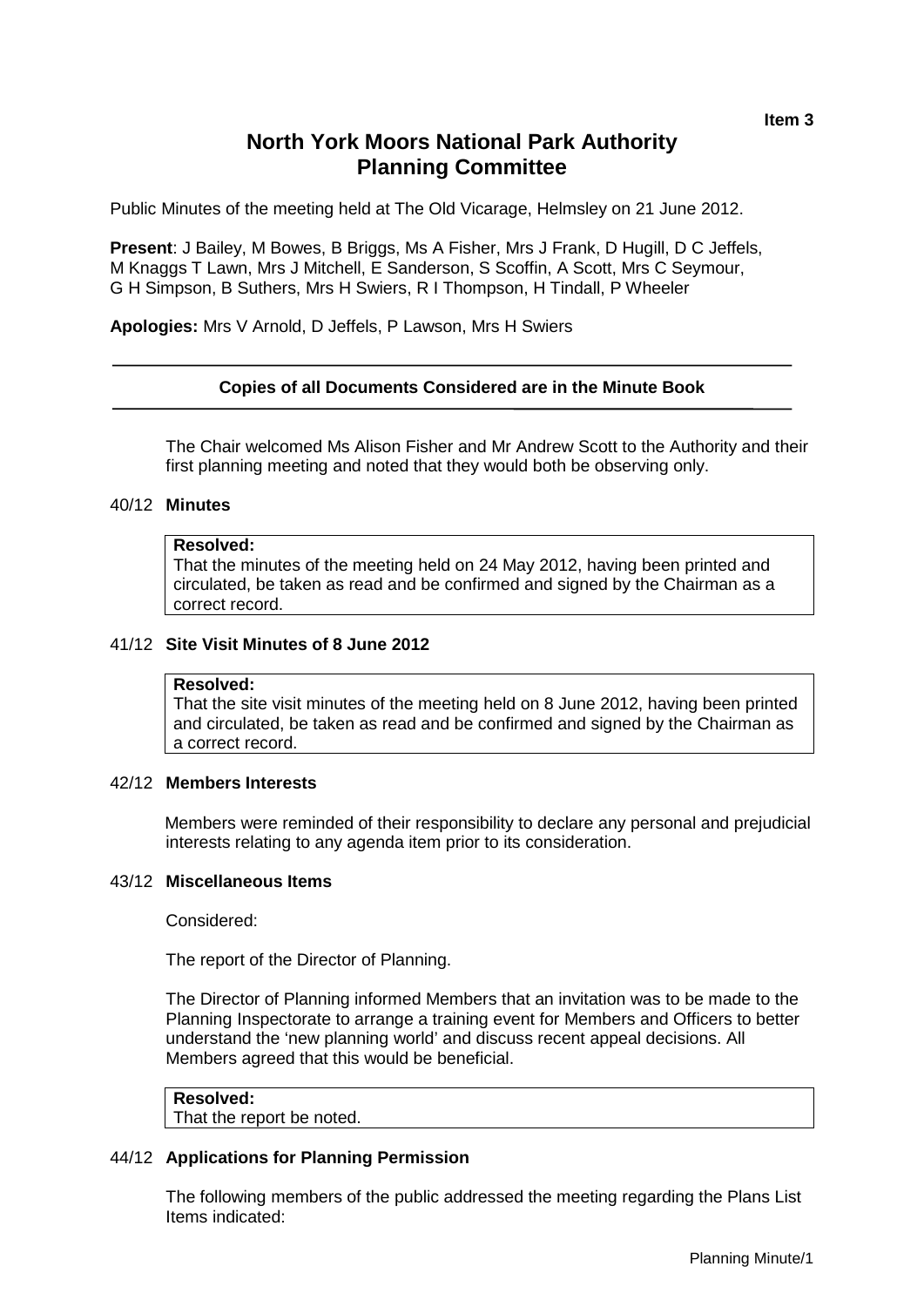Plans List Item 1 – Mr Robin Smith spoke in favour of the application. Plans List Item 1 – Cath Devlin spoke on behalf of the Parish Council. Plans List Item 2 – Mrs Parrish spoke in favour of the application. Plans List Item 3 – Louise Lockley spoke against the application. Plans List Item 7 – Mr Wreglesworth spoke in favour of the application. Plans List Item 7 – Elizabeth Cowley spoke against the application.

# Considered:

The report listing applications and the Director of Planning's recommendations thereon. Members also considered further information circulated on the Members' Update Sheet at the meeting including; updated recommendations from the Director of Planning and comments received after the agenda was printed from: consultees, objectors and supporters.

#### Resolved:

- (a) That with regard to all applications listed in the report and subject to:
	- (i) the amendments specified below; and
		- (ii) the imposition of conditions in accordance with the relevant provisions of Sections 91-94 of the Town and Country Planning Act 1990, except in those instances where an alternative condition is contained in the Director of Planning's recommendation or in an amendment referred to in (i) above;

decisions be given in accordance with the Director of Planning's recommendations:

| <b>List</b> | <b>Plan No and Description of Proposal</b>                                                                                                                                                                                                                                                                                                                                                                                                                                                                                             |  |  |  |  |  |
|-------------|----------------------------------------------------------------------------------------------------------------------------------------------------------------------------------------------------------------------------------------------------------------------------------------------------------------------------------------------------------------------------------------------------------------------------------------------------------------------------------------------------------------------------------------|--|--|--|--|--|
| <b>No</b>   |                                                                                                                                                                                                                                                                                                                                                                                                                                                                                                                                        |  |  |  |  |  |
| 1.          | NYM/2011/0813/FL – Alterations and extensions to provide additional floorspace<br>to café & shop along with additional storage rooms. Provision of a separate<br>shower and toilet facilities together with use of land for the siting of tents and 5<br>no. camping pods at Lordstones, Chop Gate for Mr John Reeve, Urra Estate,<br>Cold Moor Cote Farm, Chop Gate, Middlesbrough, TS9 7JJ.                                                                                                                                          |  |  |  |  |  |
|             | <b>Decision</b><br>Mr Bowes declared a personal interest in this item as a Member of the<br><b>Parish Council.</b>                                                                                                                                                                                                                                                                                                                                                                                                                     |  |  |  |  |  |
|             | A vote was taken on the following Officer recommendation which was carried.<br>Approved as recommended with an amendment to the recommendation as set<br>out on the Members Update Sheet:                                                                                                                                                                                                                                                                                                                                              |  |  |  |  |  |
|             | Approval subject to the following conditions and a variation of a Section 106<br>Agreement to restrict camping not motor homes or caravans to the area proposed<br>only, to restrict permitted development provision for temporary use of land both on<br>the site and adjacent land owned by the applicants, use of the defined parking<br>areas on the site for unrestricted off road public parking at all times, site<br>management details, details of items to be sold in the shop and a Tree<br>Management Retention Programme. |  |  |  |  |  |
| 2.          | NYM/2012/0218/FL - Construction of domestic workshop/storage building at<br>Eskdale, Grosmont for Mr Christopher Parrish, Eskdale, Grosmont, Whitby, North<br>Yorkshire, YO22 5PT.                                                                                                                                                                                                                                                                                                                                                     |  |  |  |  |  |
|             | <b>Decision</b><br>Refused as recommended.                                                                                                                                                                                                                                                                                                                                                                                                                                                                                             |  |  |  |  |  |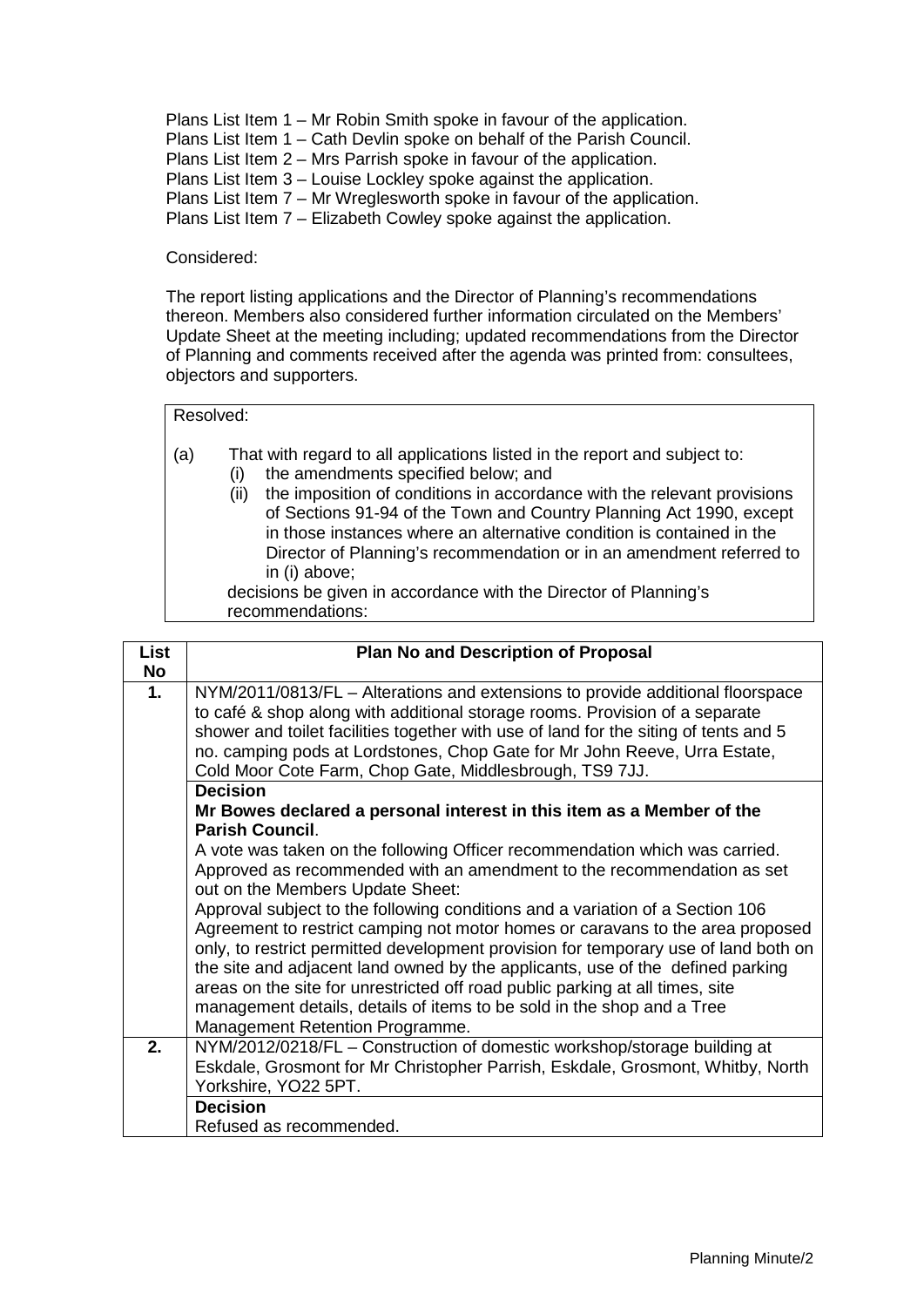| $\overline{3}$ .                               | NYM/2012/0315/FL - Construction of two storey extension following demolition of                                                                            |  |  |  |  |
|------------------------------------------------|------------------------------------------------------------------------------------------------------------------------------------------------------------|--|--|--|--|
|                                                | conservatory (revised scheme to NYM/011/0437/FL) at 5 Mill Lane, Iburndale for                                                                             |  |  |  |  |
|                                                | Mr Robert Crosbie, Acre House, 44 Outchthorpe Lane, Outwood, Wakefield, West                                                                               |  |  |  |  |
|                                                | Yorkshire, WF1 3HS.                                                                                                                                        |  |  |  |  |
|                                                | <b>Decision</b>                                                                                                                                            |  |  |  |  |
|                                                | Mr Lawn declared a personal interest in this item as a Member of the Parish                                                                                |  |  |  |  |
|                                                | Council.                                                                                                                                                   |  |  |  |  |
|                                                | Members overturned the Officer recommendation and the application was refused                                                                              |  |  |  |  |
| when put to the vote for the following reason: |                                                                                                                                                            |  |  |  |  |
|                                                | The scale, height and massing of the proposed two storey extension is                                                                                      |  |  |  |  |
|                                                | considered to detract from the character and form of the modest host dwelling                                                                              |  |  |  |  |
|                                                | and if constructed, would adversely impact on the level of amenity of neighbours.                                                                          |  |  |  |  |
|                                                | It would also present a dominant feature which would reduce the levels of daylight                                                                         |  |  |  |  |
|                                                |                                                                                                                                                            |  |  |  |  |
|                                                | currently enjoyed by the occupiers of the property facing No. 5 Mill Lane. The<br>development is therefore considered to conflict with the requirements of |  |  |  |  |
|                                                | Development Policy 19 of the NYM Local Development Framework which seeks                                                                                   |  |  |  |  |
|                                                | to ensure householder development does not detract from the character or setting                                                                           |  |  |  |  |
|                                                | of the host dwelling and that the residential amenity of neighbouring occupiers is                                                                         |  |  |  |  |
|                                                |                                                                                                                                                            |  |  |  |  |
| 4.                                             | protected.<br>NYM/2012/0272/FL - Permission for temporary exploratory potash borehole and                                                                  |  |  |  |  |
|                                                |                                                                                                                                                            |  |  |  |  |
|                                                | associated plant, equipment including drilling rig (max height 33 metres) and                                                                              |  |  |  |  |
|                                                | access at land to the south of New May Beck Farm, Sneaton for York Potash Ltd,                                                                             |  |  |  |  |
|                                                | 2 Langley House, Wykeham Business Centre, Wykeham, Scarborough, North                                                                                      |  |  |  |  |
|                                                | Yorkshire, YO13 9QP.                                                                                                                                       |  |  |  |  |
|                                                | <b>Decision</b>                                                                                                                                            |  |  |  |  |
|                                                | Mr Lawn declared a prejudicial interest in this item as a landowner with                                                                                   |  |  |  |  |
|                                                | mineral rights and left the room. Mr Tindall chaired this item. The                                                                                        |  |  |  |  |
|                                                | Authority's solicitor Richard Smith declared a conflict of interest in this item                                                                           |  |  |  |  |
|                                                |                                                                                                                                                            |  |  |  |  |
|                                                | due to his connection with Scarborough Borough Council and left the room.                                                                                  |  |  |  |  |
|                                                | Approved as recommended.                                                                                                                                   |  |  |  |  |
| 5.                                             | NYM/2012/0303/FL - Variation of condition 6 of planning approval                                                                                           |  |  |  |  |
|                                                | NYM/2010/0195/FL to amend opening hours from 4pm to 8pm to 11.30am to                                                                                      |  |  |  |  |
|                                                | 3.30pm (Sundays only) at Excelsior Fisheries, 4 Staithes Lane, Staithes for Mr                                                                             |  |  |  |  |
|                                                | Richard Marsay, 18 Whitby Road, Staithes, Saltburn, Cleveland, TS13 5AR.                                                                                   |  |  |  |  |
|                                                | <b>Decision</b>                                                                                                                                            |  |  |  |  |
|                                                | Mr Tindall declared a personal interest in this item as a Member of Whitby                                                                                 |  |  |  |  |
|                                                | Harbour Board and left the room.                                                                                                                           |  |  |  |  |
|                                                | Approved as recommended with an amendment to condition 4 as set out on the                                                                                 |  |  |  |  |
|                                                | <b>Members Update Sheet:</b>                                                                                                                               |  |  |  |  |
|                                                | 4. The hot food takeaway hereby permitted shall not be open to customers                                                                                   |  |  |  |  |
|                                                | outside the hours of 11:30 hrs to 21:00 hrs Monday to Saturdays and 11:30 hrs to                                                                           |  |  |  |  |
|                                                | 15:30 hrs on a Sunday. Any variation to these hours will require a new grant of                                                                            |  |  |  |  |
|                                                | planning consent from the Local Planning Authority.                                                                                                        |  |  |  |  |
| 6.                                             | NYM/2012/0247/CU - Change of use of land to form 4/5 car parking bays at land                                                                              |  |  |  |  |
|                                                | at Mount Pleasant North, Robin Hoods Bay for Scarborough Council, fao: Mrs                                                                                 |  |  |  |  |
|                                                | Paula Totten, Estates Department, Town Hall, St Nicholas Street, Scarborough,                                                                              |  |  |  |  |
|                                                | North Yorkshire, YO11 2HG.                                                                                                                                 |  |  |  |  |
|                                                | <b>Decision</b>                                                                                                                                            |  |  |  |  |
|                                                | Mr Lawn declared a prejudicial interest in this item as a Member of the Car                                                                                |  |  |  |  |
|                                                | Parking Group for Scarborough Borough Council and left the room. Mr                                                                                        |  |  |  |  |
|                                                | <b>Tindall chaired this item.</b>                                                                                                                          |  |  |  |  |
|                                                | Approved as recommended with three additional conditions as set out on the                                                                                 |  |  |  |  |
|                                                | <b>Members Update Sheet:</b>                                                                                                                               |  |  |  |  |
|                                                | 7. None of the parking bays are permitted to be on publicly maintainable highway.                                                                          |  |  |  |  |
|                                                | 8. Details of Access, Turning and Parking.<br>9. Provision of Approved Access, Turning and Parking                                                         |  |  |  |  |